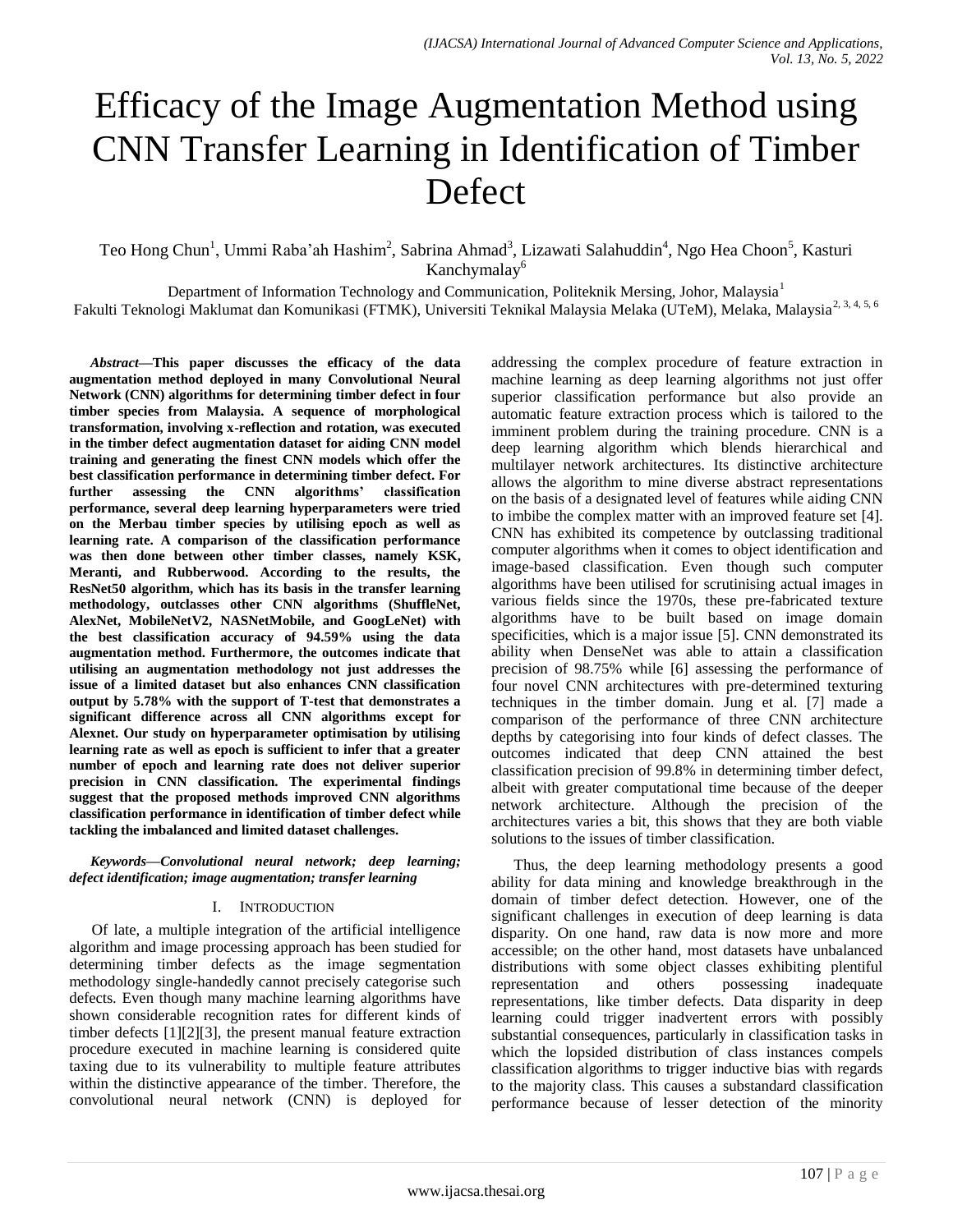samples [8][9]. For dealing with the challenges associated with imbalanced datasets, data augmentation was generally deployed to produce supplementary samples as shown by [10] in their study on imbalanced toxic comments classification by utilising deep learning as well as data augmentation. Moreover, Hu et al. [11] noted that deep learning approaches are not much deployed in the timber industry because of the inadequate quantity of defect datasets necessary for CNN training. Other aspects contributing to the dearth of timber defect images are the outlay incurred for gathering such images and the rigorous manual labelling procedure. One of the effectual techniques for utilising CNNs on minor datasets is espousing transfer learning that encompasses dropping a pre-trained CNN's classifier layer and adjusting it for the target dataset [12]. Thus, the transfer learning and data augmentation approaches might be the solution for addressing class disparity and limited-data problems in timber defect datasets.

This study advocated the use of deep learning approaches, in this case a Convolutional Neural Network (CNN) algorithm to address the complex procedure of feature extraction in machine learning as deep learning algorithms itself not only offer superior classification performance but also provide an automatic feature extraction process which is tailored to the imminent problem during the training procedure. In order to utilize the advantage and capabilities of CNN, both transfer learning and data augmentation technique are used to cater for imbalanced and limited size timber defect dataset. The data augmentation technique employed in this study would involve implementation of various morphological transformation during the image pre-processing process to increase the diversity of timber defect dataset, while the proposed transfer learning method will be applied to several CNN algorithms (ShuffleNet, AlexNet, MobileNetV2, ResNet50, NASNetMobile, and GoogLeNet) in search of highest CNN classification performance across the timber species via multiple combinations of learning rate and epoch parameters. In addition, both transfer learning and data augmentation technique proposed in this research is necessary to avoid overfitting during the training of deep learning algorithm and achieve greater accuracy for timber defect identification. Besides studying the efficacy of these two methodologies, this research assesses the performance of several CNN algorithms across the four timber classes from Malaysia.

#### II. METHODOLOGY

## *A. Overview of Approach*

This portion elaborates the research approach devised to assess transfer learning and data augmentation efficacy based on numerous CNN algorithms to determine timber defects for four species in Malaysia. The initial timber pictures are labelled and classified using species and timber defect categories. The timber defect dataset provided by the Universiti Teknikal Melaka Malaysia (UTeM) is used for this research [13]. Meranti, Rubberwood, Kembang Semangkuk (KSK), and Merbau species were used for this study. Data augmentation approaches were applied to the images representing timber defects to assess process efficacy for CNN classification. Original and enhanced images were sized using the inputs corresponding to the CNN techniques. Subsequently, ShuffleNet, AlexNet, MobileNetV2, ResNet50, NASNetMobile, and GoogLeNet were used for testing the transfer learning approach. The techniques were further assessed to determine hyperparameter configurations for optimal CNN classification effectiveness of timber defects. Lastly, the enhanced dataset was tested for classification efficacy using several deep learning hyperparameter settings for different timber specimens; data were gathered and assessed.

#### *B. Data Augmentation*

Data augmentation is regarded as the standard approach in deep learning, specifically when there are fewer data samples. The study considered the Meranti, Merbau, KSK, and Rubberwood timber species; experimental specimens were created using 1600 images representing timber defects. The dataset comprises eight timber defect categories (brown stain, blue stain, knot, borer holes, rot, bark pocket, wane, and split), along with one set of clear timber specimens. The dataset was enhanced using the augmentation technique that allowed data maximisation by processing original images. Several morphological changes (x-reflection and rotation) and different orientations of the original images were used to augment the dataset and enhance CNN timber defect detection accuracy. Researchers [14] assert that several morphological changes also reduce overfitting challenges associated with deep learning by allowing additional variations of the original information. Defect images were represented using 10-degree rotation versions to comprehensively depict defects as they appear on timber surfaces based on the direction of feeding. Image enhancement and other pre-processing approaches helped enhance the original dataset to ten times its initial size, i.e., comprising 16000 timber defect images. CNN architecture training and testing were based on the original and enhanced datasets. Table I presents some information concerning the morphological changes implemented during the image addition pre-processing steps to enhance dataset diversity.

- Rotation range  $10-350^\circ$ ; rotates every image by  $10^\circ$
- $X$  Reflection with  $0^\circ$ ,  $90^\circ$ ,  $180^\circ$  and  $270^\circ$  rotation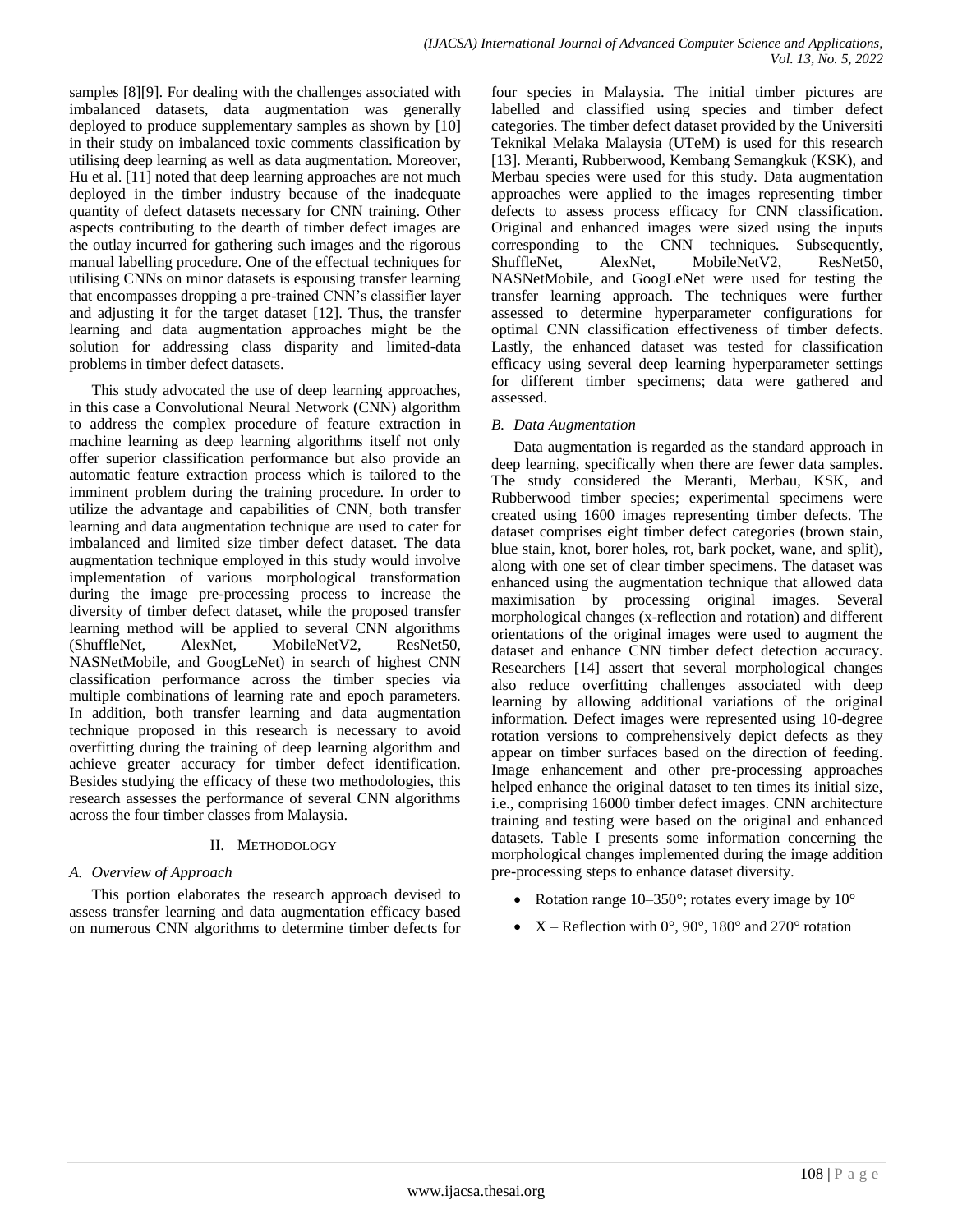Rotation | Image | Rotation | Image | Rotation | Image | Rotation | Image Original 10° 10° 20° 30°  $70^{\circ}$  130° 180° 180°  $270^{\circ}$  270<sup>°</sup> 270<sup>°</sup> 330<sup>°</sup> 330<sup>°</sup>  $X-Reflection$   $X-Reflection$   $90^\circ$   $X-Reflection$ 180° X-Reflection 270°

TABLE I. AUGMENTED SAMPLES USING MULTIPLE MORPHOLOGICAL TRANSFORMATION

#### *C. Transfer Learning using Convolutional Neural Network (CNN) Algorithms*

Using transfer learning for CNN is an effective and practical approach to train deep learning models during labelled specimen scarcity. Transfer learning offers the versatility to change initially-trained systems and tune them using domain-based information. A model trained using a broader dataset is used, and specific weights are preferred over initial model training. Transfer learning acts as a potent approach for enhancing learning speed for image categorization and identification jobs. Higher speeds are possible because previous training jobs are employed, and knowledge is reused to enhance learning speed for new or relatively difficult data models [15]. Further, [16] established that transfer learning was usable for VGG16, AlexNet, and ResNet152 to identify timber defects. ResNet provided 80.6% accuracy when contrasted against the speedier R-CNN framework and other previously-trained transfer learning systems. Moreover, transfer learning is a vital approach to reduce overfitting when training deep learning models [17]. For CNN systems, transfer learning is implemented by assigning convolutional layer weights equal to the starting values for fresh classification problems than the complete network comprising fully-connected layers. Moreover, this approach is specifically beneficial to address the difficulty concerning learning classifiers where strong performance is required, but training samples are limited [18].

- AlexNet is among the initial noteworthy CNN system used for the ImageNet dataset to classify objects [19]. The system consists of five and three convolutional and fully-connected layers, 500,000 neurons, and 58 million parameters. A SoftMax classifier is used after the fullyconnected layers; it outputs the likelihood values for a relevant class [16].
- ShuffleNet works under computational capability constraints, and this deep learning architecture is tuned for mobile devices. The system comprises convolutional and maximum pooling layers, 3 ShuffleUnit elements, global pooling, and fullyconnected layers [20]. The model comprises point-by-

point pairing convolution and shuffles channels to maximise classification effectiveness while controlling the need for higher computational abilities [21].

- GoogLeNet is a differentiated neural network framework implementing a novel organisational system called "Inception Module". This module implements several convolution operations along with filter concatenation for subsequent layers. Overall, the system comprises 27 layers (pooling layers included). There are 9 inception elements having maxpooling and convolution processes [22].
- ResNet50 is short for residual network (ResNet) and it comprises 50 layers. Contrasting to other CNN algorithms that amass manifold convolutional layers within their architectures, the ResNet50 architecture comprises diverse sets of identical layers and ascertains blocks which are utilised for signifying the usage of prior layers in the network [23]. Even though the network architecture is quite deeper, the quantity of parameters is quite smaller as against other equivalents [24].
- NASNetMobile is a neural architecture search net (NASNet) variation which emphasises on the mobile and embedded platforms. The architecture's central structure utilises data-led and intelligent methodologies to construct network frameworks which are optimised through reinforcement learning. It generates a feature map by deploying repeated operations on either convolutional cells (reduction cell and normal cell) throughout the architecture [25]. The architecture comprises 12 cells having 5.3 million parameters [26].
- The MobileNetV2 architecture is enhanced for mobile computing. It decreases consumption of memory and delivers speed at a lower cost while removing overfitting on minor datasets [27]. The inverted residual and depth wise separable convolution are two of the main aspects in the MobileNetV2 architecture that comprises 32 entirely convolutional filters and 19 residual bottleneck layers [28]. MobileNetV2 has 3.47 million parameters [26].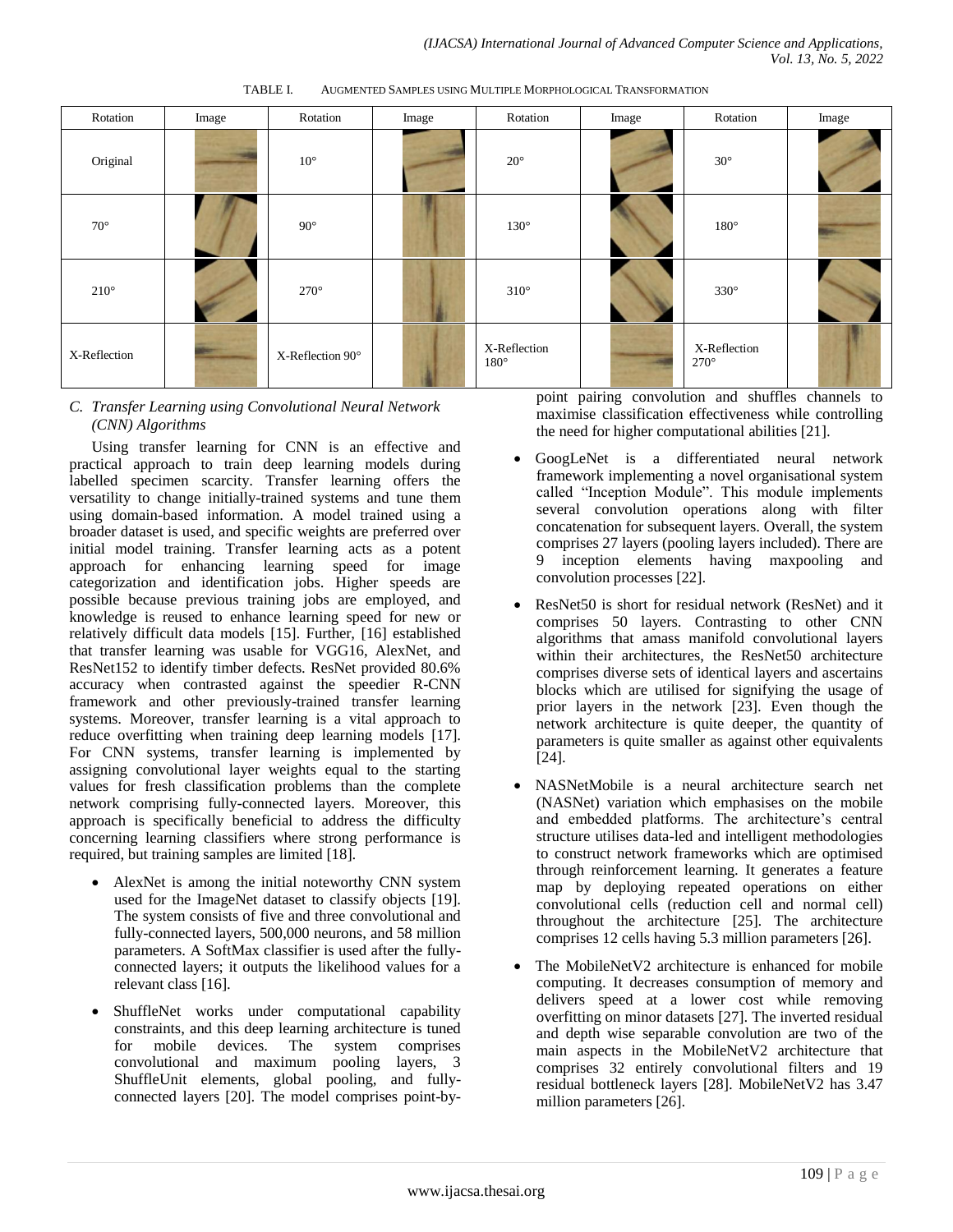In this research, transfer learning is implemented by altering the output class of both fully connected layer and classification layer of the CNN algorithms according to the number of classes in the timber defect dataset (9 classes). However, the other important CNN layer such as convolutional layer, activation function (ReLu), pooling layer are kept in their original algorithm architecture. Furthermore, all six CNN algorithms were fine-tuned to match the data in this article by retraining the weightage of each CNN layer. For model finetuning, each of the CNN algorithm was trained 48 times using different combinations of learning rate and epoch parameters across multiple timber species. While other training options such as stochastic gradient descent with momentum (SGDM) optimizer and batch size (10) were used and maintained throughout the training. Even though a decent predictive performance entails a huge number of annotated datasets, transfer learning is frequently utilised to adjust for data paucity. As per the observations by [29], the limited dataset will be sufficient for the remaining layers for learning the features in the pertinent domains, since the architecture had attained vital features like corners in their initial few layers. Thus, transfer learning has been seen to be a mostly effective technique for training neural networks having a limited dataset, and offers a significant promise in the domain of classifying timber defects.

## *D. Hyperparameter Optimization*

Hyperparameter optimisation is a primary constituent essential in deep learning training for enhancing the CNN algorithms' performance. Even though the procedure is quite tough as well as time-consuming, the fine-tuning is necessary to warrant the high classification performance of these algorithms since these are the variables which the model is unable to learn independently. While there exist many proposals on automatic optimisation methods, each has its own merits and demerits when implemented for diverse kinds of problems [30]. Batch size, learning rate, and training epochs are few of the hyperparameters which are adjusted as per the intricacy of the problems or datasets because the model has to possess adequate capability for prediction tasks while evading over-fitting [31]. The learning rate is a vital hyperparameter in deep learning since it outlines the step size at every iteration for the objective function to congregate [32]. The learning rate is augmented by a superior learning rate; however, the gradient might fluctuate around a local minimum value or perhaps fail to congregate. A minor learning rate would congregate smoothly but with a substantial rise in model training time because of supplementary training epochs. Notably, in case the gradient is trapped at local minima, visible progress is achieved at the expense of computational outlay [33]. With a proper rate of learning, the objective function has to be able to congregate to a global minimum within a decent period of time. Conversely, the number of epochs can be ascertained by the size of the training set and has to be adjusted by progressively raising its value till validation precision starts to fall, signifying model overfitting. The deep learning model typically congregates in a few epochs and the following epochs might drive supplementary execution time as well as overfitting. This can be evaded through an early halting approach. This approach is a kind of regularisation wherein the model training is halted beforehand when the validation precision does not enhance following a specific number of successive epochs. To sum up, ascertaining the apt hyperparameters is vital for warranting the utmost performance of learning algorithms, thus creating a model timber defect identification setup in this study. We adjust the learning rate (0.001 and 0.0001) and the quantity of training epochs (50, 100 and 200) to ascertain the top CNN classification performance for determining timber defect.

# III. RESULT AND DISCUSSION

In this paper, multiple CNN classification performance was examined via analysis of the concerning classification accuracy measures. With the accuracy signifying the measure pertaining to true defects versus the predicted defects, this study focuses on highlighting the classification performance pertaining to the put forward augmentation method via comparison versus those six CNN algorithms. Again, comparison was performed for the detailed classification performance with regards to the put forward feature versus four Malaysia timber species, namely Merbau, Meranti, Rubberwood and KSK. By employing both epochs and learning rate, multiple tuning pertaining to both hyperparameters were evaluated to identify the best CNN training optimisation and determine timber defect. Table II displays the classification accuracy with regards to various CNN algorithms across both non-augmented and augmented timber defect dataset along with hyperparameter tuning. While the classification accuracy pertaining to both MobileNetV2 and ResNet50 was seen to enhance considerably, ResNet50 was introduced to show a better performance at 0.01 learning rate and 100 epochs. Thus, this signifies that the highest accuracy rate is displayed by 94.59% classification rate from augmented Rubberwood dataset versus other timber species as well as CNN algorithms. The greatest effect was cast by the augmented dataset with synthetic data on the Rubberwood dataset, wherein accuracy enhanced by almost 10.37% from 82.96% to 93.33%, while Merbau dataset displayed the lowest impact, displaying reduced accuracy to 86.74% from 89.63%. The highest classification accuracy of 94.07% was achieved via GoogLeNet employing 0.001 learning rate and 200 epochs in Meranti dataset. Based on the tables, it can be seen that augmented Rubberwood dataset distinctly had the highest accuracy enhancement at 11.11% from 81.48% to 92.59% with 0.001 learning rate and 50 epochs. Even though Merbau is regarded to be the most ineffective augmented dataset, which reduced the classification accuracy to 75.85% from 84.44%, the overall classification accuracy pertaining to GoogLeNet algorithm encompassing four different types of timber species was seen to rise by 3.18%. With regards to AlexNet, the highest classification performance was achieved at 92.81% by employing the Rubberwood dataset that had hyperparameters of 0.0001 learning rate and 50 epochs. Using data augmentation was seen to enhance the classification accuracy of the algorithm by 22.87%, i.e., from 68.69% to 91.56%. However, the augmentation technique also comes along with adverse impact, wherein the augmented dataset pertaining to the KSK species made the algorithm to overfit in the training. Even though our experiment results in AlexNet algorithm becoming overfit, the overall classification performance displayed that the accuracy with the augmentation technique was seen to enhance by 1.08%.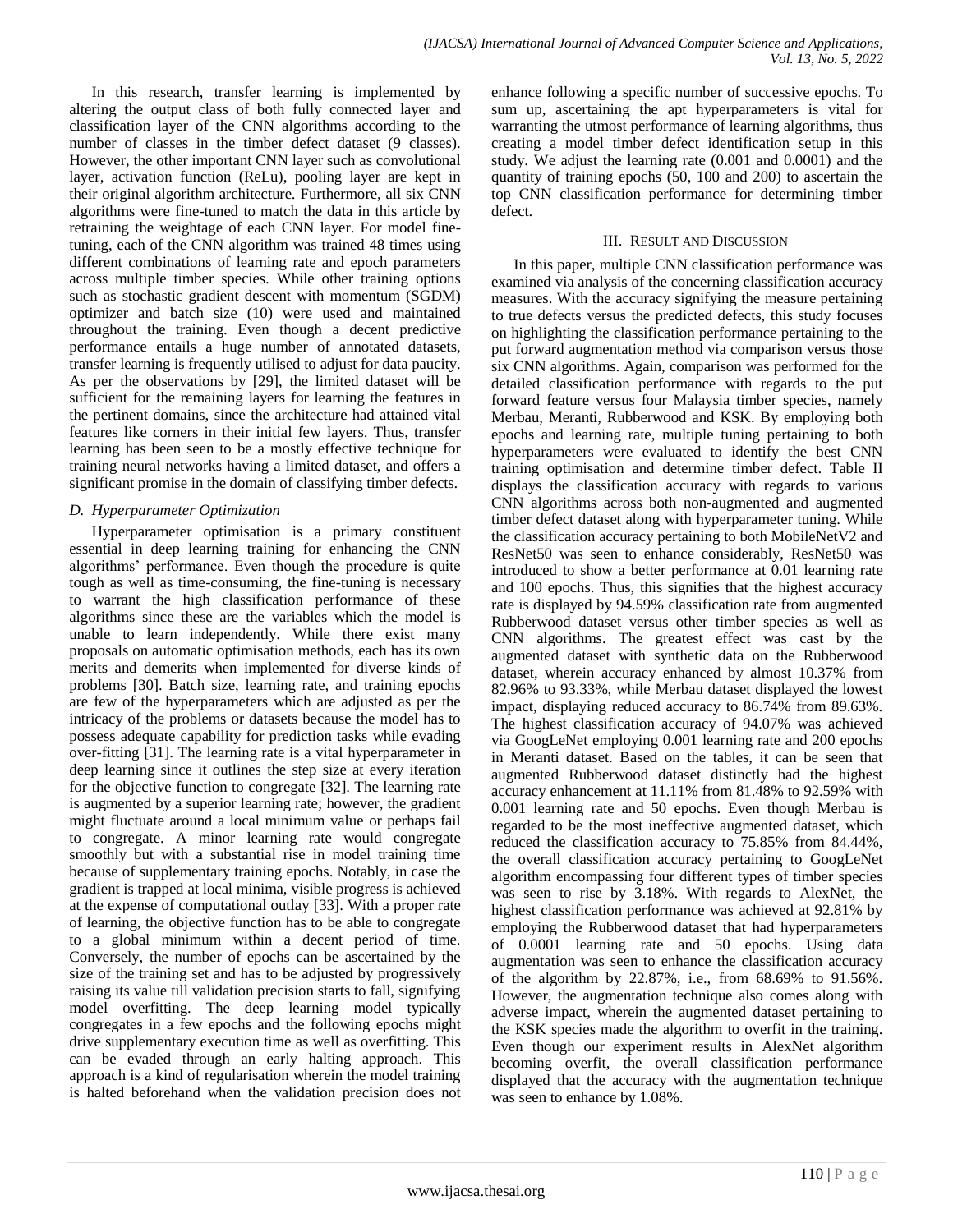| TABLE II. | CLASSIFICATION PERFORMANCE OF CNN ALGORITHMS ACROSS TIMBER SPECIES WITH MULTIPLE HYPERPARAMETERS SETTINGS. THE HIGHEST |
|-----------|------------------------------------------------------------------------------------------------------------------------|
|           | CLASSIFICATION ACCURACY ACROSS TIMBER SPECIES IS INDICATED IN RED                                                      |

|              | Hyperparameters |        | Rubberwood |            | Merbau |            | Meranti |            | <b>KSK</b> |            |
|--------------|-----------------|--------|------------|------------|--------|------------|---------|------------|------------|------------|
| <b>CNN</b>   | Learning rate   | Epoch  | Ori        | <b>AUG</b> | Ori    | <b>AUG</b> | Ori     | <b>AUG</b> | Ori        | <b>AUG</b> |
|              |                 | 50     | 91.85      | 94.00      | 89.63  | 86.74      | 82.22   | 92.52      | 86.67      | 92.30      |
|              | 0.001           | 100    | 89.63      | 94.59      | 88.89  | 90.07      | 88.89   | 93.56      | 86.67      | 91.41      |
|              |                 | 200    | 92.59      | 94.22      | 86.67  | 88.89      | 91.11   | 94.07      | 88.89      | 92.22      |
| ResNet50     | 0.0001          | 50     | 82.96      | 93.33      | 84.44  | 88.52      | 91.85   | 92.74      | 84.44      | 92.67      |
|              |                 | 100    | 86.67      | 92.89      | 85.19  | 87.48      | 92.59   | 91.85      | 87.41      | 93.26      |
|              |                 | 200    | 88.15      | 93.70      | 83.70  | 89.19      | 89.63   | 92.15      | 85.93      | 91.85      |
|              |                 | $50\,$ | 81.48      | 92.59      | 85.19  | 87.48      | 91.85   | 91.19      | 86.67      | 92.96      |
|              | 0.001           | 100    | 83.70      | 92.67      | 85.19  | 85.63      | 90.37   | 91.41      | 87.41      | 92.44      |
|              |                 | 200    | 85.19      | 93.04      | 89.63  | 89.41      | 94.07   | 92.15      | 85.93      | 89.70      |
| GoogLeNet    | 0.0001          | $50\,$ | 85.19      | 92.00      | 75.56  | 79.56      | 88.89   | 91.41      | 82.96      | 84.67      |
|              |                 | 100    | 88.15      | 91.56      | 84.44  | 81.26      | 83.70   | 91.33      | 87.41      | 85.48      |
|              |                 | 200    | 86.67      | 92.89      | 84.44  | 75.85      | 82.96   | 92.52      | 81.48      | 85.56      |
|              |                 | 50     | 66.67      | 88.44      | 81.48  | 72.07      | 83.70   | 84.67      | 77.78      | 83.33      |
|              | 0.001           | 100    | 68.69      | 91.56      | 78.52  | 69.56      | 86.67   | 86.37      | 84.44      | 86.07      |
|              |                 | 200    | 70.37      | 89.85      | 79.26  | 69.04      | 85.19   | 85.63      | 81.48      | 11.11      |
| AlexNet      | 0.0001          | 50     | 82.22      | 92.81      | 84.44  | 83.70      | 85.93   | 90.44      | 86.67      | 89.56      |
|              |                 | 100    | 80.00      | 91.48      | 81.48  | 80.30      | 88.89   | 89.11      | 86.67      | 90.89      |
|              |                 | 200    | 79.26      | 92.07      | 80.74  | 84.30      | 87.41   | 89.48      | 87.41      | 89.33      |
|              | 0.001           | 50     | 88.89      | 93.19      | 83.70  | 91.56      | 87.41   | 92.52      | 90.37      | 86.37      |
|              |                 | 100    | 85.19      | 93.78      | 84.44  | 82.15      | 87.41   | 92.44      | 90.37      | 90.52      |
| ShuffleNet   |                 | 200    | 88.15      | 93.56      | 89.63  | 87.11      | 88.89   | 92.52      | 88.15      | 89.33      |
|              | 0.0001          | 50     | 80.74      | 92.15      | 79.26  | 82.52      | 86.67   | 90.96      | 82.96      | 90.22      |
|              |                 | 100    | 79.26      | 92.74      | 80.00  | 81.48      | 88.15   | 89.78      | 83.70      | 89.85      |
|              |                 | 200    | 80.00      | 90.59      | 81.48  | 81.48      | 92.59   | 91.33      | 82.96      | 90.81      |
|              |                 | 50     | 84.44      | 93.56      | 77.78  | 88.00      | 90.37   | 91.48      | 83.70      | 90.89      |
|              | 0.001           | 100    | 85.19      | 94.30      | 84.44  | 86.15      | 92.59   | 90.81      | 85.19      | 92.15      |
| NASNetMobile |                 | 200    | 85.19      | 92.67      | 80.00  | 89.33      | 90.37   | 92.44      | 87.41      | 94.15      |
|              |                 | 50     | 78.52      | 93.48      | 77.78  | 84.22      | 92.59   | 90.15      | 84.44      | 89.56      |
|              | 0.0001          | 100    | 82.22      | 92.15      | 79.26  | 87.85      | 92.59   | 89.63      | 82.96      | 89.33      |
|              |                 | 200    | 76.30      | 92.30      | 80.74  | 89.04      | 94.07   | 91.04      | 88.15      | 90.15      |
|              | 0.001           | 50     | 85.19      | 92.67      | 85.19  | 84.37      | 89.63   | 88.67      | 85.93      | 91.26      |
|              |                 | 100    | 82.96      | 91.85      | 83.70  | 82.81      | 91.11   | 89.48      | 85.19      | 89.26      |
| MobileNetV2  |                 | 200    | 79.26      | 92.22      | 82.22  | 81.85      | 88.15   | 90.37      | 85.19      | 89.93      |
|              | 0.0001          | 50     | 82.22      | 89.41      | 71.85  | 80.00      | 88.89   | 88.59      | 84.44      | 83.85      |
|              |                 | 100    | 83.70      | 92.37      | 73.33  | 78.89      | 89.63   | 88.74      | 82.96      | 84.67      |
|              |                 | 200    | 77.78      | 91.56      | 74.07  | 76.89      | 91.11   | 89.41      | 83.70      | 85.33      |

In ShuffleNet, applying the augmentation technique in the Rubberwood dataset was seen to improve the accuracy by 13.48% with 0.0001 learning rate and 100 epochs, as displayed in Table II. However, ShuffleNet showed the highest classification performance with regards to the Rubberwood dataset (93.79%), wherein the overall accuracy increased by 4.11% across the timber species by employing data augmentation. Next, the best result of 94.3% was achieved via NASNetMobile by employing 0.001 learning rate and 100 epochs. With regards to the different epoch as well as learning rate combinations, the average classification accuracy can be enhanced by 5.78% by employing the algorithm across the timber species. Most of the defect datasets can achieve accuracy of greater than 94% in NASNetMobile aside from Merbau dataset that can reach just 89.33%. In line with other data augmentation studies, few augmented datasets could cast an adverse impact on CNN classification performance, like Meranti augmented dataset, which can decrease the performance by 3.03%. With regards to the augmented Rubberwood dataset, MobileNetv2 displayed high classification accuracy enhancement of 12.96% employing 0.001 learning rate and 200 epochs. With the Rubberwood dataset (92.67%), the highest accuracy was displayed, specifying that the algorithm classification performance is enhanced by the augmentation method. After training with 0.0001 learning rate setting, the MobileNetV2 showed decrease in performance in Merbau augmented dataset, similar to the performance of AlexNet. In the Meranti dataset, a majority of performance accuracy degradation was observed from 91.11%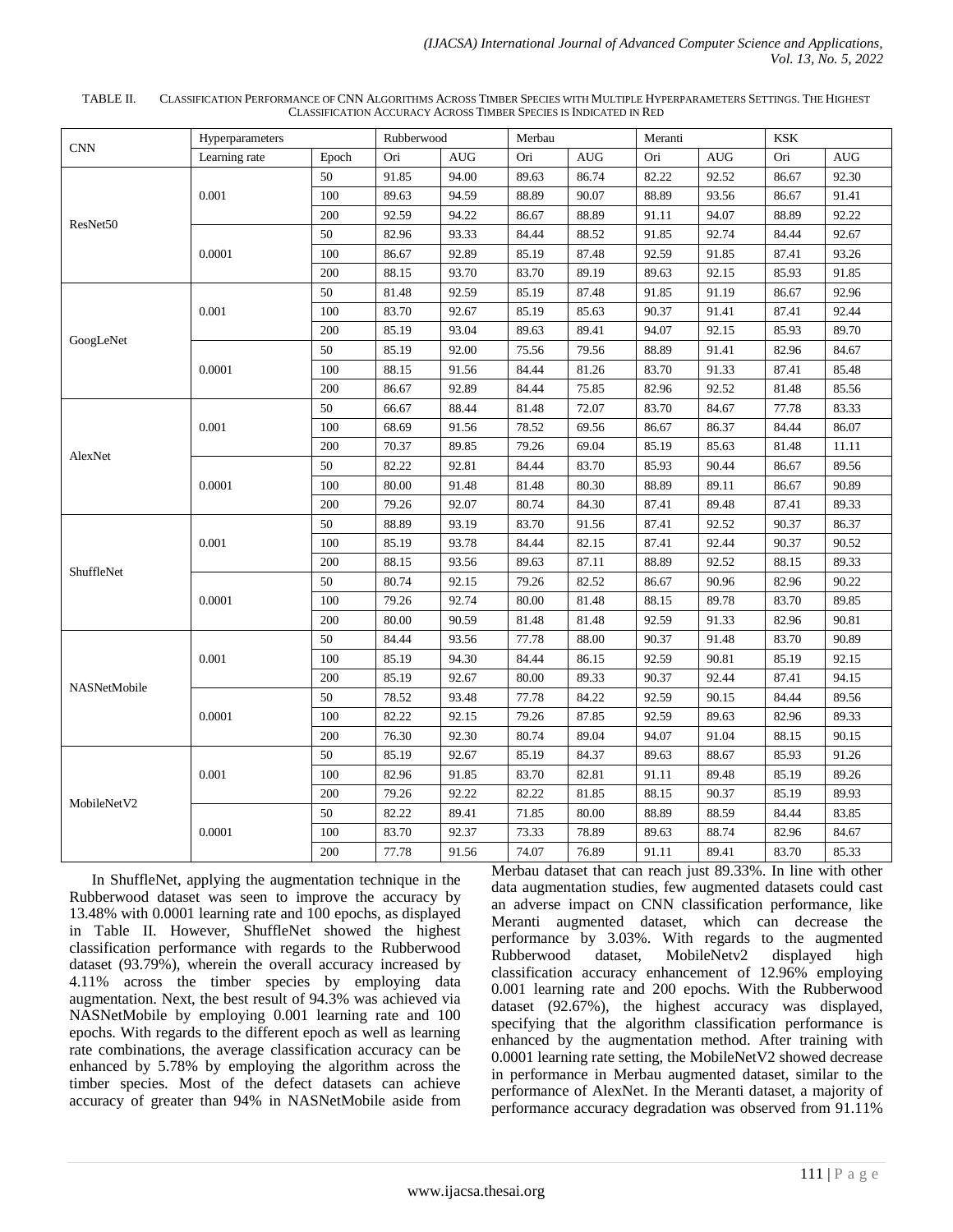to 89.41% employing 0.0001 learning rate and 200 epochs. However, the overall algorithm performance employing the augmentation method demonstrated enhancement in classification accuracy by 3.63%.

Fig. 1 lists out the overall performance pertaining to multiple CNN algorithms employing both non-augmented and augmented timber defect datasets. These experiments demonstrated that with the help of the augmentation technique, the small dataset issue [34] can be addressed as well as the CNN classification results can be enhanced. Even though all the analysed models demonstrated enhancement in classification performance, the NASNetMobile model gave the best improvement (5.8%). By employing data augmentation, performance enhancement in the range of 1.08–5.78% was demonstrated across the CNN algorithms along with certain fine-tuning with regards to epoch as well as learning rate hypermeters. Employing the augmentation technique with regards to timber defect identification also increased the average accuracy across the timber species i.e., from 87.78% to 91.84%. The ResNet50 was seen to function well across the timber species giving an average accuracy of 91.84% along with high performance in terms of defect recognition, when compared with the results pertaining to other CNN algorithms in the timber defect dataset. Fig. 2 on the other hand, displays the validation loss curve of highest accuracy CNN models finetuned by two different hyperparameters (learning rate and epoch). Besides, it can be seen from the loss curve that ResNet50 can converge quickly compared to other CNN models. Referring to the t-test in Table III, the CNN classification performance in augmented dataset are significantly better compared to the original dataset with the results demonstrating statistically significant differences between the two datasets except for AlexNet. This evidently displays that the augmentation technique cannot be regarded as a domain specific technique and can be applied for other unexplored timber defect identification domain. Besides, CNN algorithms allow achieving high defect identification performance, which can be leveraged to develop automatic visual inspection system in real-world secondary wood industry processing facilities for optimisation of grading as well as cutting for timber.



Fig. 1. Overall Performance of CNN Algorithms in both Augmented and Non-Augmented Timber Defect Dataset.



Fig. 2. Loss Curve of CNN Algorithms with Highest Classification Performance.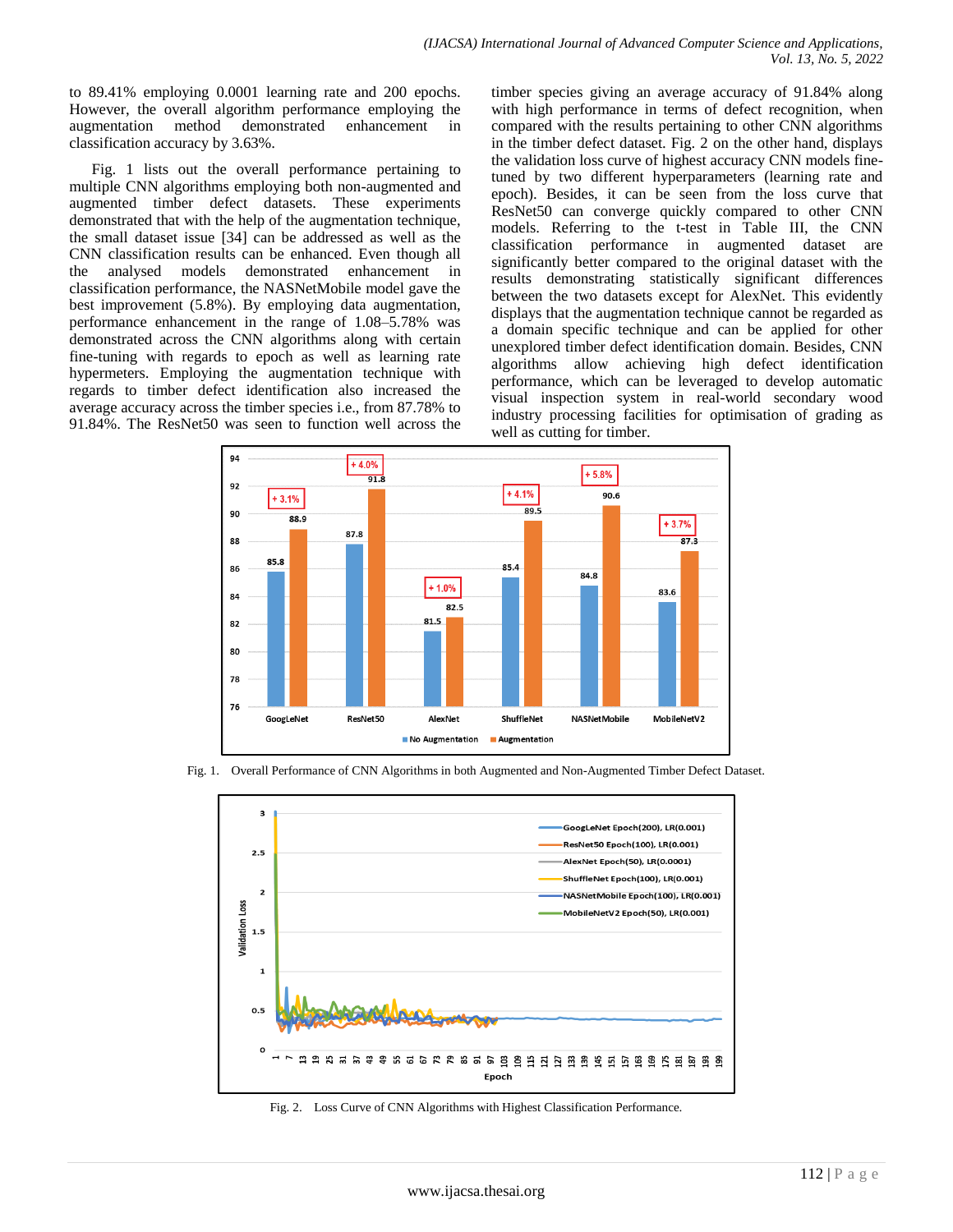| <b>CNN</b>           | Original<br>Dataset $(\bar{x})$ | <b>Augmented</b><br>Dataset $(\bar{x})$ | Sig. | <b>Result</b>                     |
|----------------------|---------------------------------|-----------------------------------------|------|-----------------------------------|
| ResNet <sub>50</sub> | 87.78                           | 91.84                                   | .000 | Significantly<br>Different        |
| GoogLeNet            | 85.77                           | 88.95                                   |      | Significantly<br><b>Different</b> |
| AlexNet              | 81.47                           | 82.55                                   | .767 | Significantly<br>Similar          |
| <b>ShuffleNet</b>    | 85.43                           | 89.54                                   | .001 | Significantly<br>Different        |
| <b>NASNetMobile</b>  | 84.85                           | 90.62                                   | .000 | Significantly<br>Different        |
| MobileNetV2          | 83.64                           | 87.27                                   | .015 | Significantly<br><b>Different</b> |

#### TABLE III. T-TEST RESULT ON AVERAGE CNN CLASSIFICATION PERFORMANCE IN BOTH AUGMENTED AND NON-AUGMENTED TIMBER DEFECT DATASET

#### IV. CONCLUSION

This study is aimed at evaluating the effectiveness pertaining to data augmentation technique by using multiple CNN algorithms to identify timber defects across four timber species. The research employs CNN algorithms by implementing transfer learning on ResNet50, GoogLeNet, MobileNetV2, ShuffleNet, NASNetMobile and AlexNet. Evaluation of both data augmentation as well as transfer learning methods was done with various learning rate and epochs to identify the best CNN classification performance for timber species. The result showed data augmentation and transfer learning techniques can be effectively used for searching defect across timber species. The best accuracy could be achieved by employing the ResNet50 model (94.59%) along with optimisation of hyperparameters at learning rate 0.001 and 100 epochs. Our results demonstrate that the augmentation technique can deal with the limited dataset issue as well as enhance the average CNN classification performance by almost 5.78% with regards to the NASNetMobile model. Also, our research study has employed different combination of learning rate as well as epoch, suggesting that a higher number of learning rate and epoch does not necessarily give higher accuracy for CNN model classification. Besides, the research outcomes show that data augmentation as well as CNN algorithms methods with regards to timber defect identification can be used for cutting optimisation as well as industrial timber grading. Also, to further enhance the results, exploring of more complex data augmentation as well as transfer learning framework can be done. The method includes limitations with regards to the requirement of manually adjusting the orientation pertaining to the timber defect images to carry out data augmentation as well as manually label the images pertaining to training CNN algorithms, which may not be regarded as error-free. Future work may include using deep learning for analysis of various kinds of timber defects across different timber species.

#### ACKNOWLEDGMENT

This research is supported by Universiti Teknikal Malaysia Melaka (UTeM).

#### **REFERENCES**

- [1] Y. Yang, X. Zhou, Y. Liu, Z. Hu, and F. Ding, "Wood defect detection based on depth extreme learning machine," Appl. Sci., vol. 10, no. 21, p. 7488, 2020, doi: 10.3390/app10217488.
- [2] V. T. Nguyen, T. Constant, B. Kerautret, I. Debled-Rennesson, and F. Colin, "A machine-learning approach for classifying defects on tree trunks using terrestrial LiDAR," Comput. Electron. Agric., vol. 171, no. February, 2020, doi: 10.1016/j.compag.2020.105332.
- [3] T. H. Chun et al., "Identification of wood defect using pattern recognition technique," Int. J. Adv. Intell. Informatics, vol. 7, no. 2, p. 163, Apr. 2021, doi: 10.26555/ijain.v7i2.588.
- [4] S. Soleymani, A. Dabouei, H. Kazemi, J. Dawson, and N. M. Nasrabadi, "Multi-Level Feature Abstraction from Convolutional Neural Networks for Multimodal Biometric Identification," Proc. - Int. Conf. Pattern Recognit., vol. 2018-Augus, no. i, pp. 3469–3476, 2018, doi: 10.1109/ICPR.2018.8545061.
- [5] Y. Zhang, J. Xu, and H. Cheng, "AdaBoost-based conformal prediction with high efficiency," Int. J. High Perform. Comput. Netw., vol. 13, no. 4, pp. 355–365, 2019.
- [6] A. R. de Geus, S. F. d. Silva, A. B. Gontijo, F. O. Silva, M. A. Batista, and J. R. Souza, "An analysis of timber sections and deep learning for wood species classification," Multimed. Tools Appl., vol. 79, no. 45–46, pp. 34513–34529, 2020, doi: 10.1007/s11042-020-09212-x.
- [7] S. Y. Jung, Y. H. Tsai, W. Y. Chiu, J.-S. S. Hu, and C.-T. T. Sun, "Defect detection on randomly textured surfaces by convolutional neural networks," in IEEE/ASME International Conference on Advanced Intelligent Mechatronics, AIM, 2018, vol. 2018-July, pp. 1456–1461, doi: 10.1109/AIM.2018.8452361.
- [8] S. Wang, W. Liu, J. Wu, L. Cao, Q. Meng, and P. J. Kennedy, "Training deep neural networks on imbalanced data sets," Proc. Int. Jt. Conf. Neural Networks, vol. 2016-Octob, pp. 4368–4374, 2016, doi: 10.1109/IJCNN.2016.7727770.
- [9] Q. Dong, S. Gong, and X. Zhu, "Imbalanced Deep Learning by Minority Class Incremental Rectification," IEEE Trans. Pattern Anal. Mach. Intell., vol. 41, no. 6, pp. 1367–1381, 2018.
- [10] M. Ibrahim, M. Torki, and N. El-Makky, "Imbalanced toxic comments classification using data augmentation and deep learning," in 2018 17th IEEE international conference on machine learning and applications (ICMLA), 2018, pp. 875–878.
- [11] J. Hu, W. Song, W. Zhang, Y. Zhao, and A. Yilmaz, "Deep learning for use in lumber classification tasks," Wood Sci. Technol., vol. 53, no. 2, pp. 505–517, 2019, doi: 10.1007/s00226-019-01086-z.
- [12] D. Han, Q. Liu, and W. Fan, "A new image classification method using CNN transfer learning and web data augmentation," Expert Syst. Appl., vol. 95, pp. 43–56, 2018, doi: 10.1016/j.eswa.2017.11.028.
- [13] U. R. Hashim, S. Z. Hashim, and A. K. Muda, "Image collection for nonsegmenting approach of timber surface defect detection," Int. J. Adv. Soft Comput. its Appl., vol. 7, no. 1, pp. 15–34, 2015.
- [14] M. Sajjadi, M. Javanmardi, and T. Tasdizen, "Regularization with stochastic transformations and perturbations for deep semi-supervised learning," Adv. Neural Inf. Process. Syst., vol. 29, pp. 1163–1171, 2016.
- [15] Ž. Emeršič, D. Štepec, V. Štruc, and P. Peer, "Training convolutional neural networks with limited training data for ear recognition in the wild," arXiv Prepr. arXiv1711.09952, 2017.
- [16] A. Urbonas, V. Raudonis, R. Maskeliūnas, and R. Damaševičius, "Automated identification of wood veneer surface defects using faster region-based convolutional neural network with data augmentation and transfer learning," Appl. Sci., vol. 9, no. 22, p. 4898, 2019, doi: 10.3390/app9224898.
- [17] M. A. Rasyidi, R. Handayani, and F. Aziz, "Identification of batik making method from images using convolutional neural network with limited amount of data," Bull. Electr. Eng. Informatics, vol. 10, no. 3, pp. 1300–1307, 2021, doi: 10.11591/eei.v10i3.3035.
- [18] Z. Al-Halah, L. Rybok, and R. Stiefelhagen, "Transfer metric learning for action similarity using high-level semantics," Pattern Recognit. Lett., vol. 72, pp. 82–90, 2016.